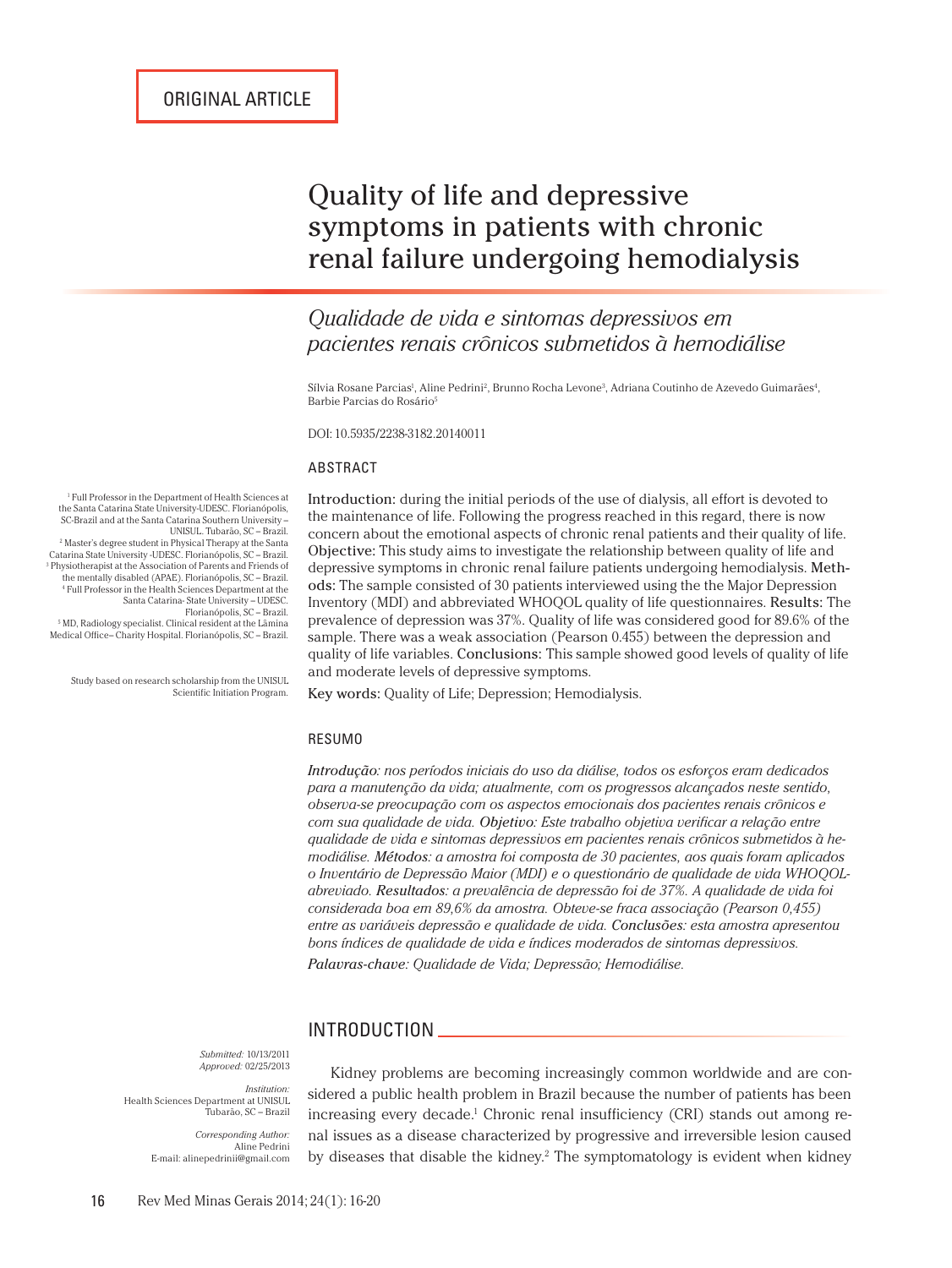function is reduced below 10-12% and when the use of methods to treat kidney failure, such as dialysis or kidney transplant, becomes necessary.3

Several diseases can lead to CRI including hypertension (SAH), diabetes mellitus (DM), and glomerulonephrites.4 In Brazil, the main causes of CRI are nefroesclerosis, responsible for 27.1% of cases and DM for 22.3%.<sup>5</sup>

Hemodialysis (HD), a renal function support procedure, consists in the removal of toxins and excess fluid from the blood.<sup>6</sup> Dialysis is initiated in more than 220,000 persons/year worldwide<sup>1</sup>, and in about 40,000 in Brazil in 2008.7

In the initial periods of dialysis use, the concerns were focused on the maintenance of life for patients.8 Technological and therapeutic advances in the area of dialysis contributed to increased survival rates of chronic kidney patients, without, however, allowing them to return to life in relation to qualitative aspects.<sup>9</sup> Currently, progress has been made in this direction opening space for concerns with emotional aspects and the patients' quality of life (QL).8 The main focus is to improve physical symptoms and psychological and psychosomatic complaints.10 The impact of the diagnosis and dialysis treatment may lead the patient to an emotional burnout due to the need to undergo lengthy treatments involving physical and social life limitations.<sup>11</sup>

CRI brings psychic manifestations that involve changes in social interactions and psychological imbalances.12 The mental disorder mostly identified in CRI patients is depression, present in 10 to 20% of cases<sup>13</sup>, however, almost half of patients under dialysis refers to depressive symptoms.14 Nevertheless, controlled studies evaluating the relationship between kidney disease and depression are few.15 Depression generates decreased immunity and personal care leading to decreased adherence to treatments and  $diets<sup>16</sup>$ , and may lead to death in the long run.

HD treatment is known to change the QL of patients because it involves a time-consuming procedure requiring several visits to the treatment unit, changing daily life.6 The health-related QL assessment is extremely important and has become an important criterion in the evaluation of treatments and interventions effectiveness in the area of health<sup>9</sup> because it can indicate the impact of the disease on the patient.17

The present study aimed to evaluate the relationship between QL and depressive symptoms in patients with CRI undergoing HD.

### MATERIAL AND METHODS

The study was conducted at the Renal Diseases Clinic in the municipality of Tubarão - Santa Catarina, between September and December of 2008 after approval by the Ethics and Research in Humans Committee from the Santa Catarina Southern University – UNISUL, under the protocol 08.360.4.01.III.

The inclusion criteria were being 18 years and older, having CRI diagnosis, undergoing HD for at least six months, and signing an informed consent. The exclusion criteria were having severe systemic conditions, diagnosed psychiatric illness, or any illness that could preclude the understanding of the applied questionnaires.

The selected participants were analyzed through a research protocol that included demographic data such as age, gender, education, marital status, occupation, causes of CRI, and time and number of HD sections per week. The Portuguese version of the Major Depression Inventory (MDI) was used for screening depressive symptoms and the abbreviated World Health Organization Quality of Life-WHOQOL questionnaire was applied to assess QL.

The Major Depression Inventory contains 10 questions to assess symptoms of depression according to DSM-IV and CID-10 and classifies depression in mild, moderate, or severe.<sup>18</sup> The cutting at point 16, suggested by Parthians et al. was used <sup>19</sup>. Patients with scores ≤ 16 were considered with some degree of depression.

The abbreviated WHOQOL Portuguese version was developed at the WHOQOL Center for Brazil in the Department of Psychiatry and Forensic Medicine at the Federal University of Rio Grande do Sul in Porto Alegre, in the State of Rio Grande do Sul-Brazil. It is an abbreviated version, with 26 questions that showed the best psychometric performance, extracted from the extensive version with 100 questions and composed of four domains: physical, psychological, social relations, and environmental. In this study, patients were divided into two groups with regard to QL; the first considered with bad QV (<74 points) and the second subdivided in good and great QV subgroups ( $\geq$  75 points).<sup>20</sup> A subjective evaluation of QL was performed independently by requesting a self-assessment from each individual through the question: "How do you think your QV is: good or bad?".

Data were analyzed through descriptive statistics (absolute frequency distributions and measures of central tendency), inferential statistics (Chi-squared test, significant  $p \nleq 0.05$ ), and Pearson coefficient ( $p \nleq 1$ 0.05) using the SPSS 15.0 statistical program.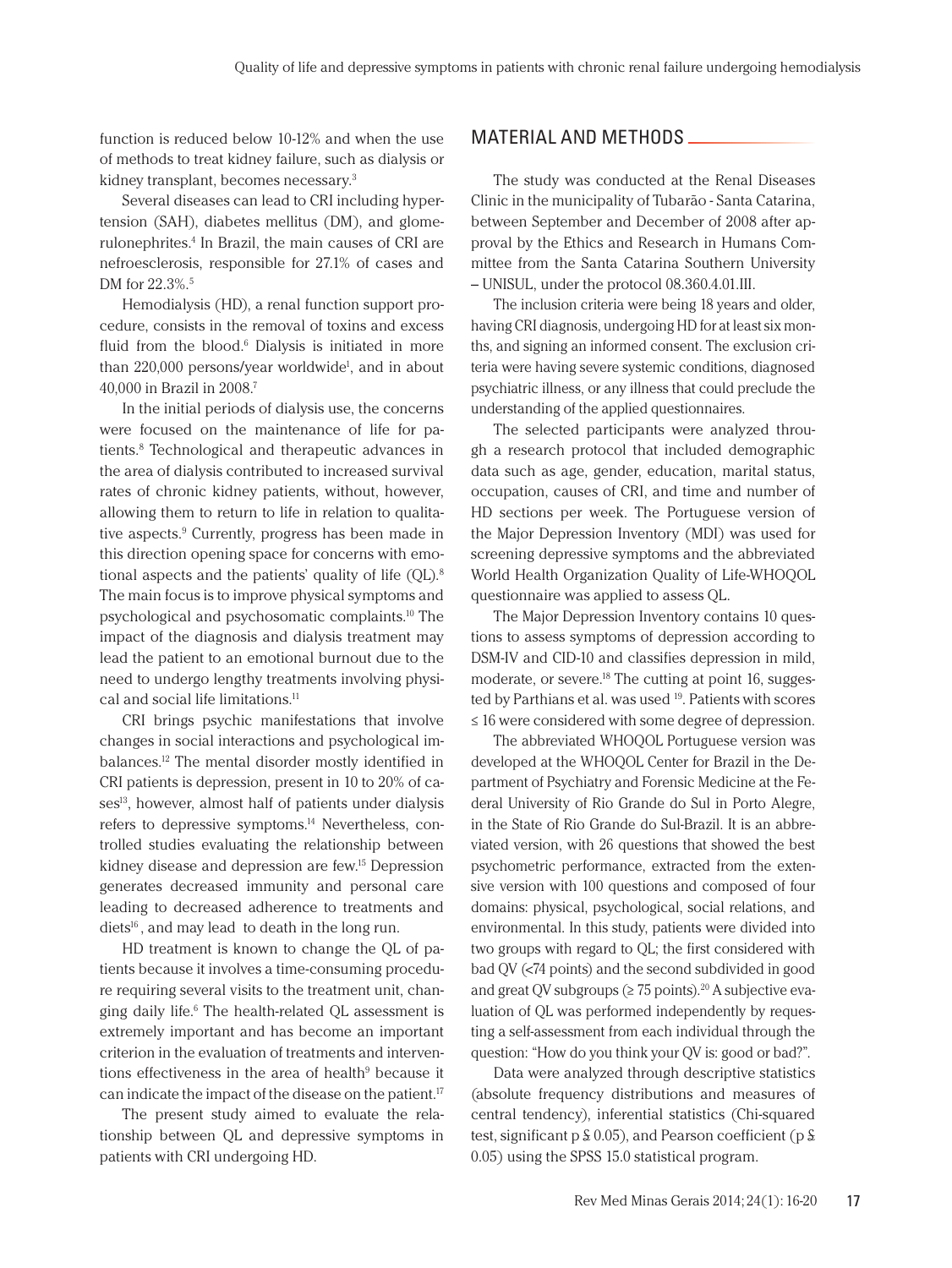#### RESULTS

This was a descriptive observational cross-sectional study involving 30 patients with a mean age of 52.5 years, diagnosed with CRI, and undergoing HD for at least six months. Out of the 30 selected patients, 11 were women (37%) and 19 were men (63%) with an average schooling of 7.35 years; 22 (73.3%) were married, 3 (10%) were divorced, and 5 (16.7%) were singles; 23 (76.7%) were retired, 6 (20%) were active workers, and 1 (3.3%) was a student.

The main causes that led these patients to CRI were hypertension, diabetes mellitus, and polycystic kidney among others (Figure 1). The average time in HD was 3.7 years; all patients were performing three sessions weekly.



**Figure 1** - Main causes of chronic renal insufficiency.

The average MDI score was 14.1 (median, mode). Depressive symptoms were observed in 11 (37%) patients and absent in 19 (63%).

The majority of the sample (89.6%) showed good QL when evaluated by the abbreviated WHOQOL. When asked about the subjective perception of QL, 68.9% mentioned it as good and 31% as bad (Figure 2). A significant difference  $(p < 0.05)$  was observed between QL assessed with the abbreviated WHOQOL and the subjective perception self-assessment.

The comparison between QL and depressive symptoms showed Pearson's coefficient of 0.455 (p < 0.05), revealing a weak association (Figure 3).

#### DISCUSSION \_

CRI is a public health problem that has HD as one of the treatments. Although its mortality rate in Brazil is lower than that of many developed countries, the patients' survival rates can still improve.<sup>21</sup>



**Figure 2** - Comparison between quality of life assessed by the abbreviated WHOQOL and the patient's subjective perception.



**Figure 3** - Comparison between quality of life and depressive symptoms.

In this study, most patients undergoing HD were men, as reported in the Dialysis Brazilian Census report performed in 2008 with 41,614 patients showing 57% of male patients.<sup>21</sup>

Depression in patients undergoing HD is still contradictory due to several factors, among them, the use of different measuring instruments.<sup>8</sup> Lopes et al.<sup>22</sup> concluded that there is an association between depression, morbidity, and mortality in HD patients, however, they suggested more studies to confirm these associations. In this study, depression was observed in 37% of patients, however, other studies using this instrument in HD patients were not found.

The QL of individuals who are dependent on HD suffers significant alterations due to the restrictions in their everyday life imposed by a chronic condition.<sup>23</sup> In this study, high QL values were obtained. Valderrabano et al.<sup>24</sup> concluded that the HD impact on retired patients is much less than that on those in productive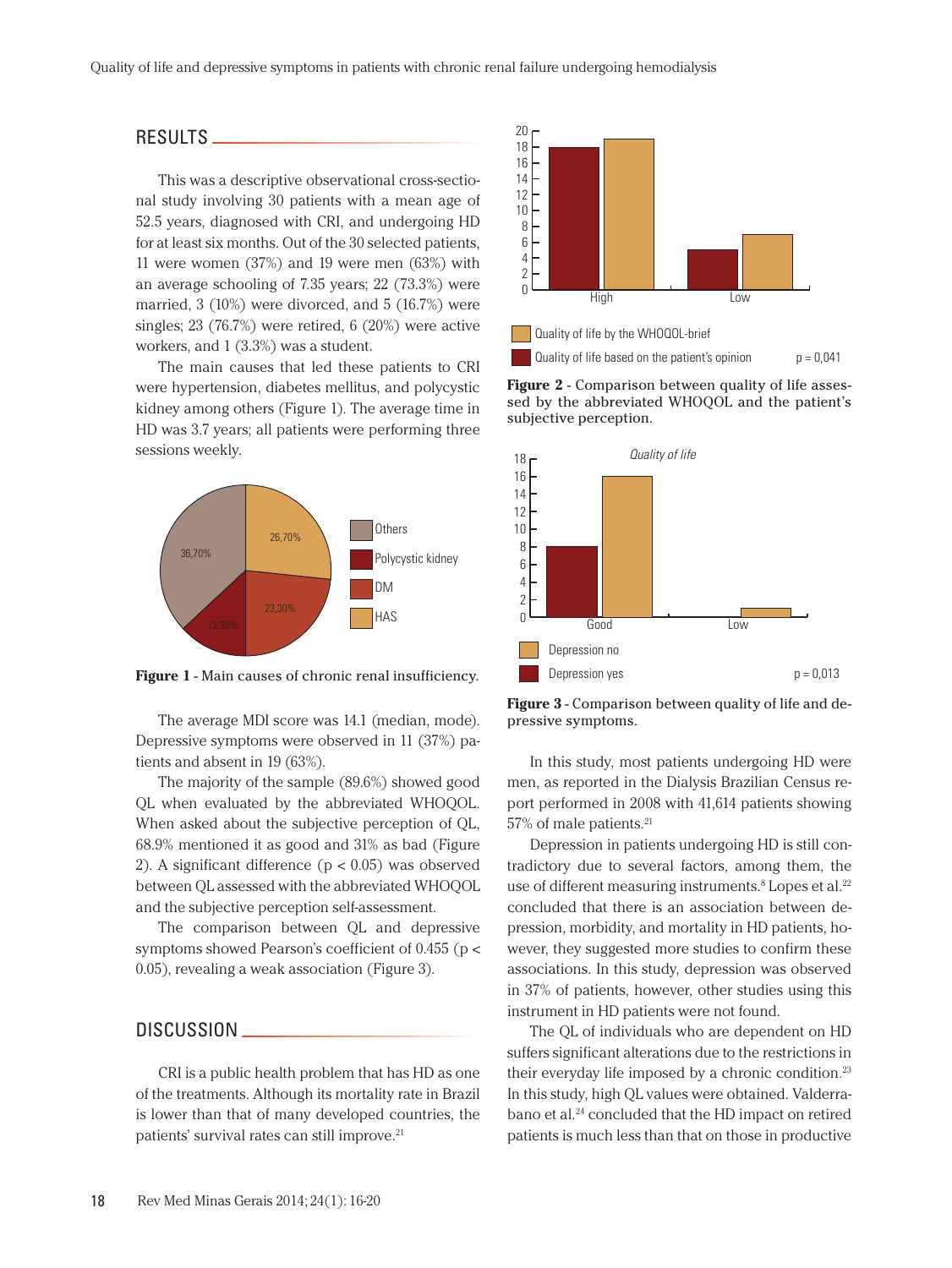activity, which may suggest that the high QL detected in the study's participants was due to the fact that most of them were already retired.

Conversely to our results, Malik and Cesarino<sup>9</sup> found low QV through the SF-36 questionnaire in a sample fairly similar to ours composed of patients undergoing HD for about two years, mostly married (53.6%), retired (52.8%), and with an average of five years of schooling. The difference between the two studies may have been the time undergoing HD and the use of different assessment tools.

The perception of health and its meaning can vary between individuals or in the same individual over time, as well as during the trajectory of the illness. People normally perceive their health-related QL by comparing their expectations with their experiences. QV is a highly individual concept and its measure will never capture all the aspects of life that are important to the person.11 The results from the two ways of QL assessment, used in this study, differed significantly from each other ( $p < 0.041$ ). Around 89.6% of individuals reported good QV when evaluated by the abbreviated WHOQOL, whereas 68.9% considered their QL as good in the subjective evaluation.

When trying to explain the consequences of depression in individuals undergoing HD, the important impact of this disorder on their QL is noted.<sup>8</sup> A weak association was obtained when QV was correlated with depressive symptoms, which can be partly explained by the short dialysis time presented by the sample, a factor that directly influences QV in relation to depressive symptoms. Studies on the duration of HD highlight that the longest their duration, the increased acceptance to the disease is perceived.25.26

The limitations in this study refer to the reduced sample size and the use of a single assessment tool. Thus, larger samples are suggested for future studies with the use of different screening instruments of depression to assure more analyses replicating this study.

## CONCLUSION

Depressive symptoms were present in less than half of the studied patients, and despite the chronic HD, most reported good QV when compared to similar populations.

Further studies must be conducted with the same objectives presented here, using different instruments, and larger samples because of the importance of verifying the level of QL, which is a prognostic factor of satisfactory clinical outcomes in CRI patients undergoing HD.

### REFERENCES

- 1. Hafez MH, Abdellatif DA, Elkhatib MM. Prevention of renal disease progression and renal replacement therapy in emerging countries. Artif Organs. 2006; 30:501-9.
- 2. Duarte APG, Mattevi BS, Berlim MT, Morsch C, Thome FS, Barros EJG, *et al.* Prevalência de depressão maior nos pacientes em HD crônica. Revista HCPA. 2000; 20(3):240-6.
- 3. Torreão CL, Souza SR, Aguiar BGC. Cuidados de enfermagem ao cliente em diálise peritoneal: contribuição para a prática e manejo clínico. Rev Pesqui Cuid Fundam (Online). 2009; 1(2):317-25.
- 4. Crespo K. Prevalência de depressão em pacientes submetidos à HD em uma clínica de doenças renais, Tubarão-SC. [dissertação]. Santa Catarina; 2004.
- 5. Romão Júnior JE. Doença renal crônica: definição, epidemiologia e classificação. J Bras Nefrol. 2004; 26(3):1-3.
- 6. Kimmel PL. Depression in patients with chronic renal disease. What we know and what we need to know. J Psychosm Res. 2002; 53:951-6.
- 7. Sociedade Brasileira de Nefrologia. Censo de Diálise SBN 2008. Available from: http://www.sbn.org.br/censos/censos\_anteriores/censo\_2008.pdf.
- 8. Zimmermann PR, Carvalho JO, Mari JJ. Impacto da depressão e outros fatores psicossociais no prognóstico de pacientes renais crônicos. Rev Psiquiatr RS. 2004; 26(3):312-8.
- 9. Martins MRI, Cesarino CB. Qualidade de vida em pessoas com doença renal crônica em tratamento hemodialítico. Rev Latino-Am Enfermagem. 2005; 13(5):670-6.
- 10. Kimmel PL, Peterson RA, Weihs KL, Simmens SJ, Alleyne S, Cruz I, *et al*. Multiple measurements of depression predict mortality in a longitudinal study of chronic hemodialysis patients. Kidney Int. 2000; 57:2093-8.
- 11. Thomas C, Alchieri JC. Qualidade de vida, depressão e características de personalidade em pacientes submetidos à HD. Avaliação Psicol. 2005; 4(1):57-64.
- 12. Associação dos Renais e Transplantados do Estado do Rio de Janeiro. Qualidade de vida [texto na Internet]. Rio de Janeiro: ADRETERJ; 2005. Accessed: 01/07/2011. Available from: http:// www.adreterj.org.br/f\_quali/quali.html.
- 13. Almeida AM. Revisão: a importância da saúde mental na QV e sobrevida do portador de insuficiência renal crônica. J Bras Nefrol. 2003; 25(3):209-14.
- 14. Rodin G, Craven J. Depression and endstage renal disease. *In*: Robinson RG, Rabins, PV. (editors). Aging and clinical practice: depression and coexisting disease. New York/Tokyo: Igaku-Shoin; 1989.
- 15. Teng CT, Humes EC, Demetrio FN. Depressão e comorbidades clínicas. Rev Psiq Clín. 2005; 32(3):149-59.
- 16. Leveson JL, Glocheski S. Psychological factors affecting endstage renal disease. A review. Psychosomatics. 1991*;* 32(4):382-9.